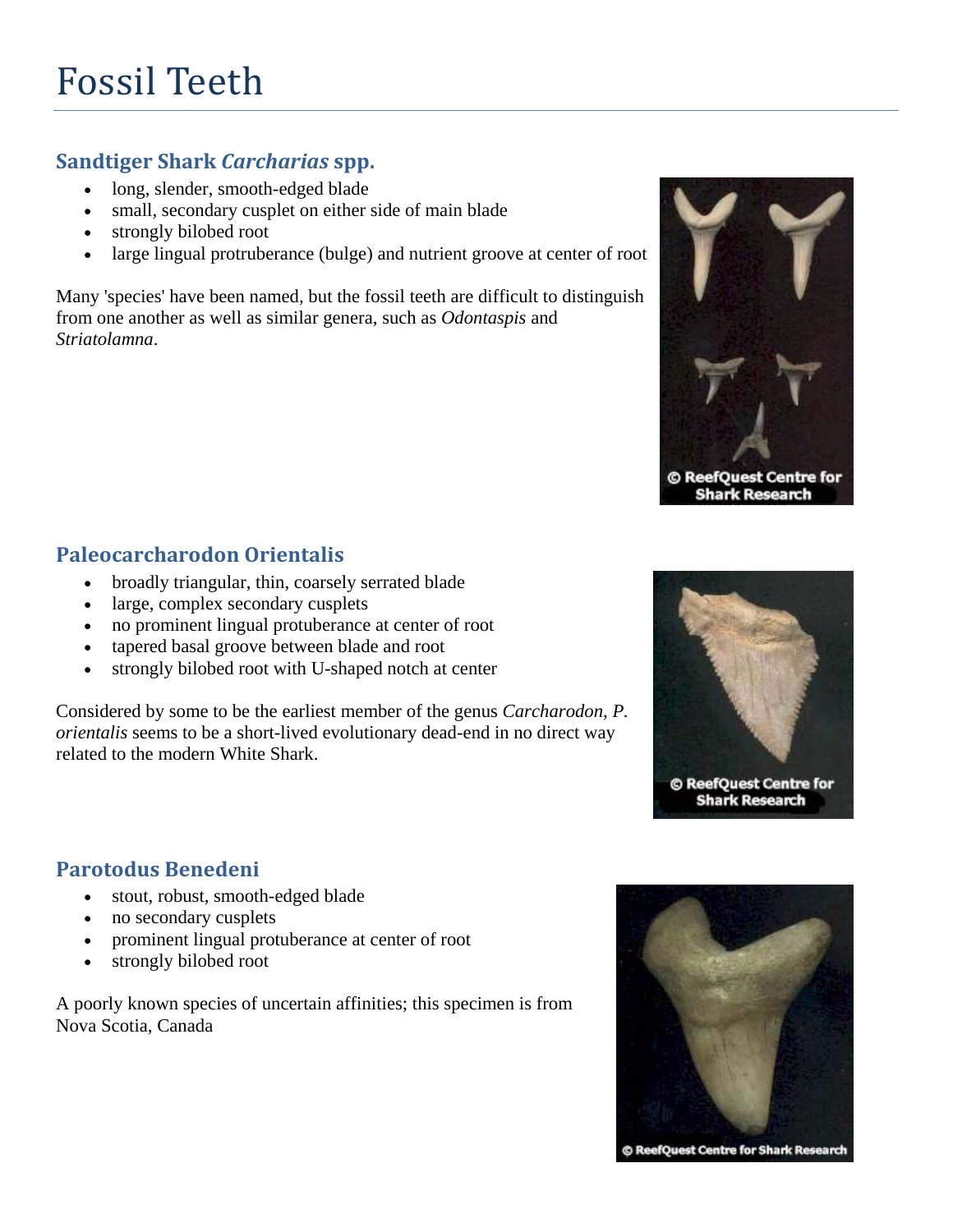## **Otodus Obliquus**

- triangular robust, smooth-edged blade
- stout secondary cusplets on either side of main blade
- strongly bilobed root
- large lingual protruberance and nurtrient groove at center of root

A direct ancestor of Megalodon (*Carcharocles megalodon*); most commercially sold specimens come from Morocco



© ReefQuest Centre for **Shark Research** 

#### **Carcharocles Auriculatus**

- triangular, thick, finely serrated blade
- prominent secondary cusplets
- broad chevron (enameloid-free scar) between blade and root
- root strongly bilobed

Resembles a serrated *Otodus obliquus* and was, until recently, sometimes classified as *Otodus subserratus*.



for Shark Research

## **Carcharocles Chubutensis**

- broadly triangular, thick, finely serrated blade
- small to subtle secondary cusplets
- broad chevron (enameloid-free scar) between blade and root
- root strongly bilobed

Like other *Carcharocles*, *C. chubutensis* is probably best regarded as a chronomorph rather than a biologically discrete species. The numerous subtle variations between *C. auriculatus* and *C. megalodon* represent a continuum of evolution within a single world-wide species.

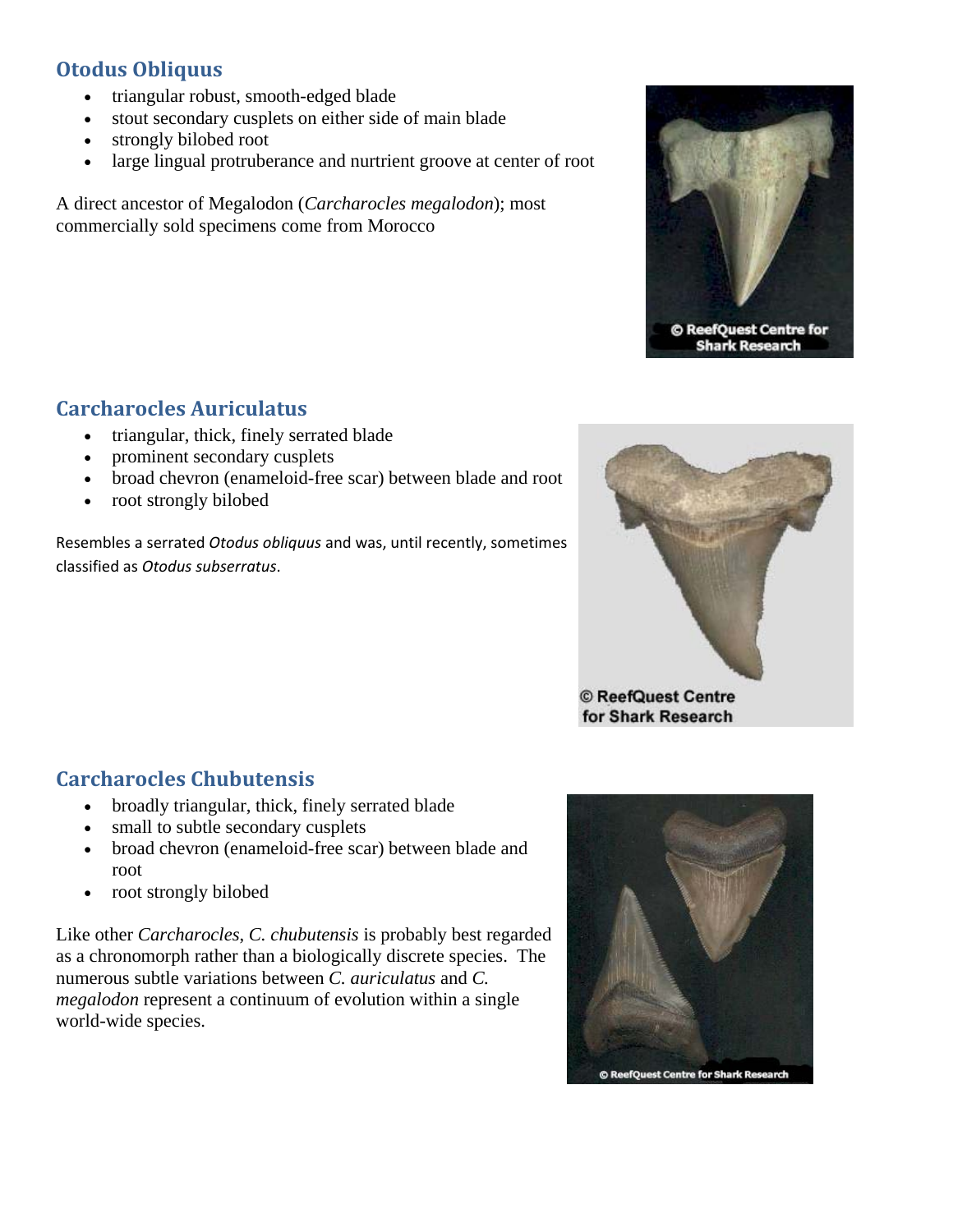## **Carcharocles Megalodon**

- very broadly triangular, thick, finely serrated blade
- no secondary cusplets
- broad chevron (enameloid-free scar) between blade and root
- root strongly bilobed

Most commercial specimens come from the Cooper River in North Carolina and are greyish-black (eg: the specimen on the right); large specimens are becoming scarce



## **Cosmopolitodus Planus**

- broadly triangular, flattened, unserrated blade
- no secondary cusplets
- narrow basal scar between root and blade
- no lingual protruberence on root
- cusp of main blade strongly curved at tip
- blade overhangs the root markedly

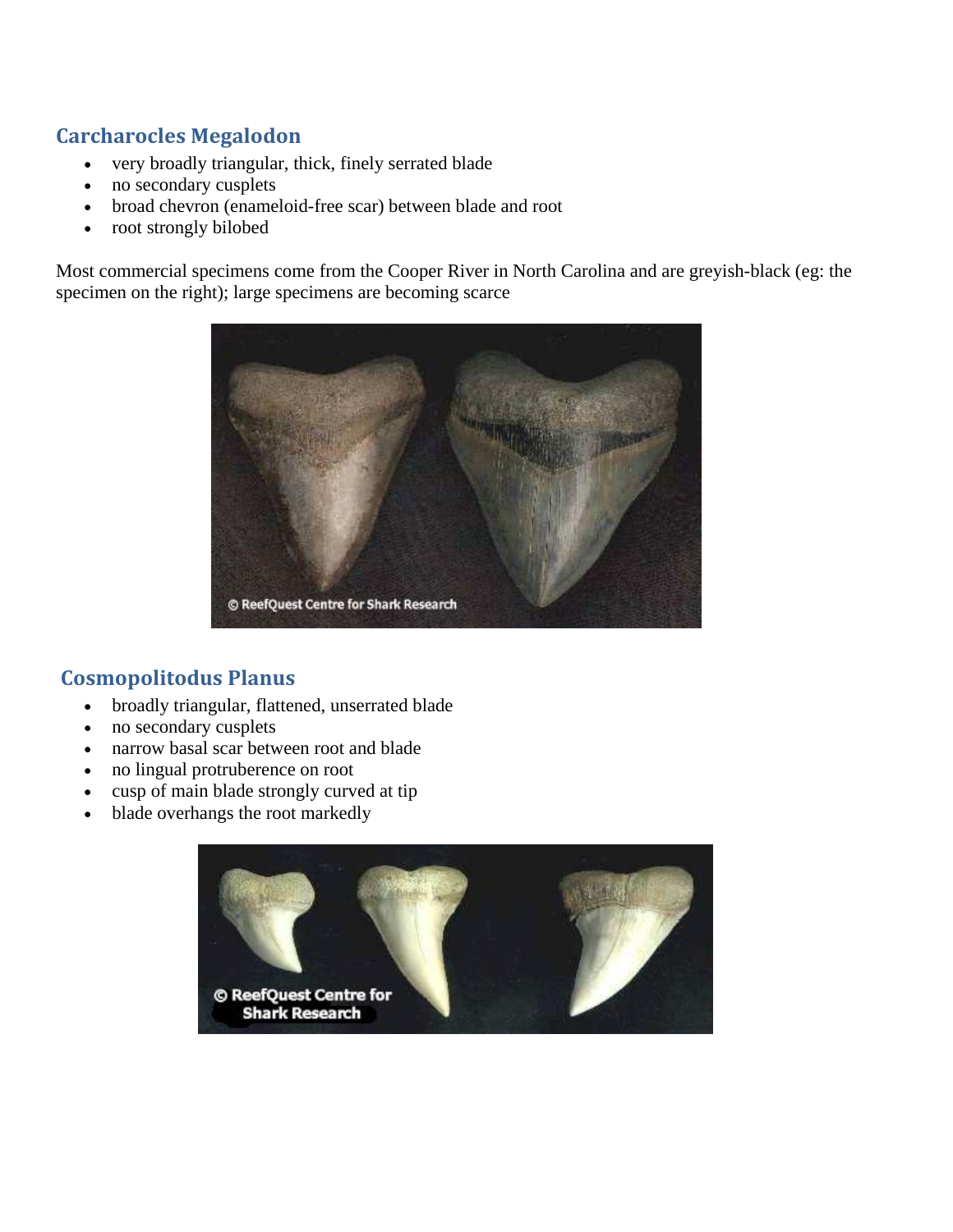# **Cosmopolitodus Hastalis**

- broadly triangular, flattened, unserrated blade
- no secondary cusplets
- narrow basal scar between root and blade
- no lingual protruberence on root
- cusp of main blade NOT strongly curved at tip
- blade does NOT overhang the root markedly

A direct ancestor of the modern White Shark (*Carcharodon carcharias*)



**Shark Research** 

#### **White Shark Carcharodon Carcharias**

- broadly triangular, flattened, coarsely serrated blades
- serrae are irregular in size and spacing, a feature which helps distinguish teeth of this species from triangular and serrated toothed whaler sharks, such as the Oceanic Whitetip (*Carcharhinus longimanus*)
- narrow scar separating blade from root
- strongly bilobed root, especially in anterior lower teeth



## **Squalicorax Pristodontus**

- broad, flattened, serrated blade
- blade strongly convex on leading edge
- blade distinctly angled on trailing edge
- root extremely flattened, almost lacy
- root with shallow U-shaped notch at center

Teeth of this species are functionally similar to those of the Tiger Shark (*Galeocerdo cuvier*)

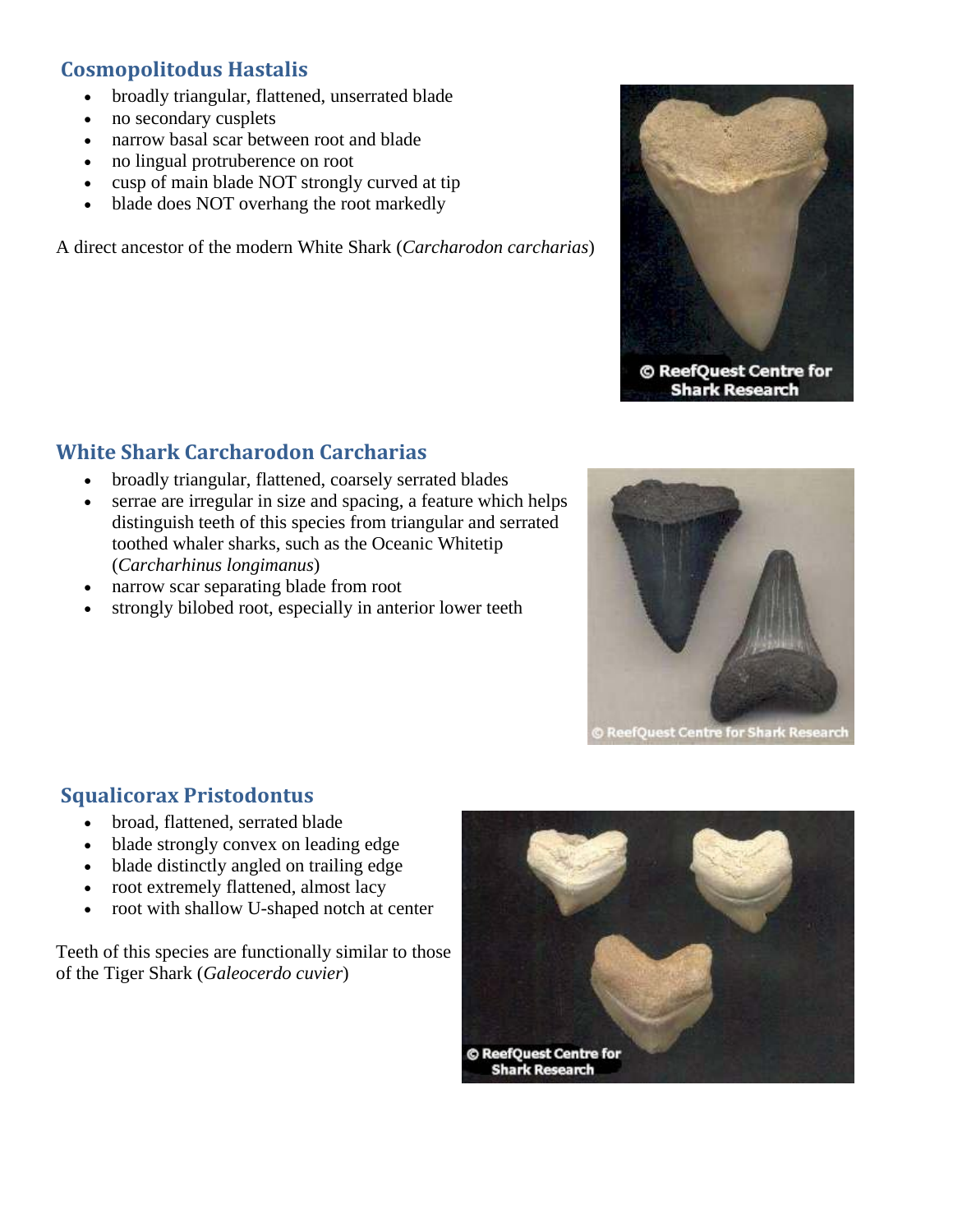## **Hemipristis Serra**

- falcate, flattened, strongly serrated blade
- no serrae on very tip of blade
- base of blade often ridged longitudinally (lengthwise)
- squared-off root
- thick lingual protruberance at center of root flanking nutritive groove

Represented today by the Snaggletooth Shark (*Hemipristis elongatus*)



#### **Tiger Sharks Galeocerdo Contortus**

- deeply-notched, flattened blade with strong serrations at shoulders (near the base) of blade, especially on inner margin
- main cusp angular rather than smoothly curved (as in *G. cuvier*)
- blade height up to twice root breadth



Closely related to the modern Tiger Shark (*Galeocerdo cuvier*)

#### **Tiger Sharks Galeocerdo Cuvier**

- deeply-notched, flattened blade with strong serrations at shoulders of blade, especially on inner margin
- main cusp smoothly curved (unlike *G. contortus*)
- blade height about equal to root breadth



One of the most beautifully-shaped of shark teeth, remarkably similar to those from modern specimens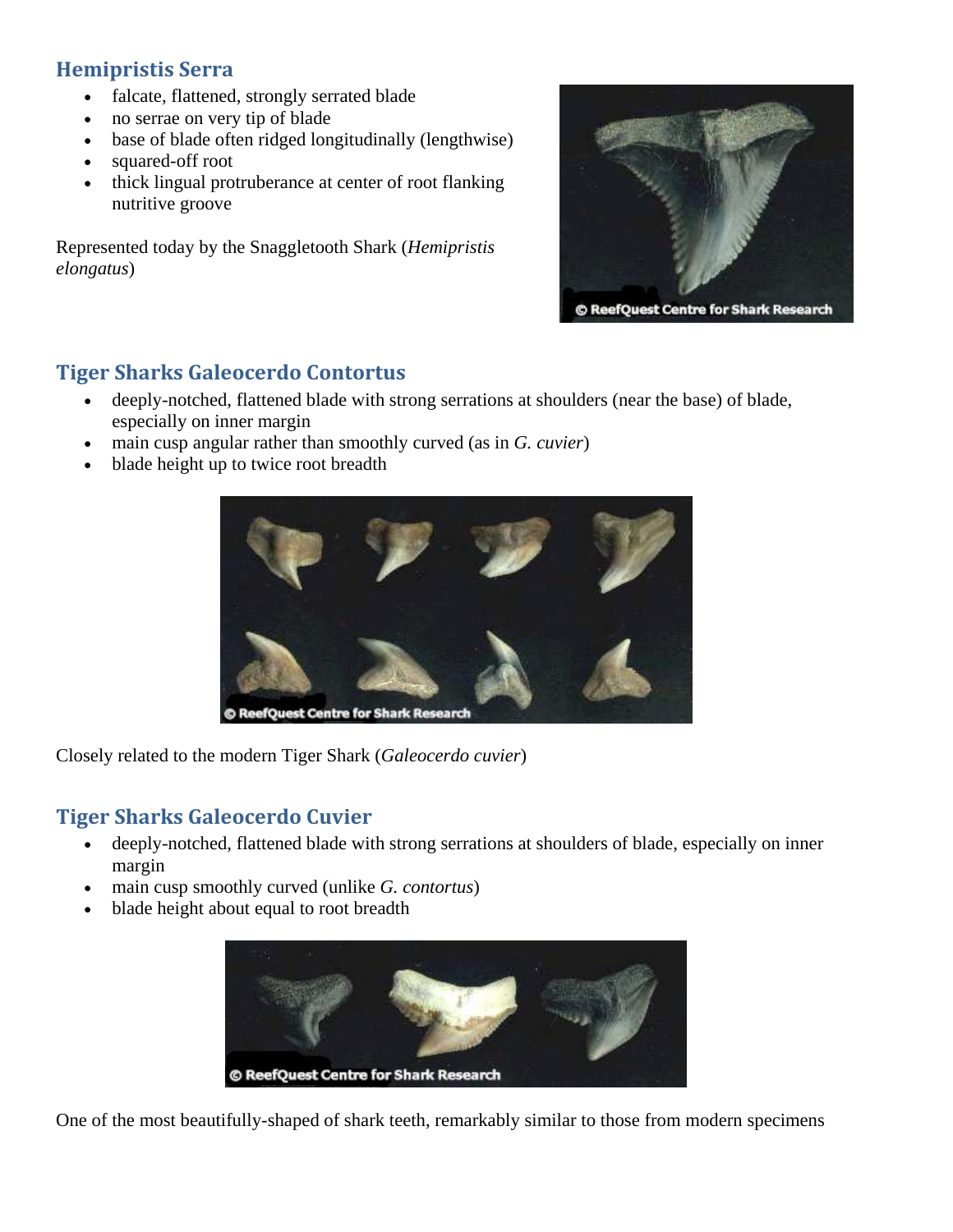## **Dusky Shark Carcharhinus Obscurus**

- oblique, flattened blade with broad serrated shoulders tapering to narrow apex
- serrations decreasing in size toward tip of blade
- squared-off root

The teeth of various fossil species of whaler (grey) sharks can be very difficult to distinguish; it is probably best to regard all identifications as highly provisional.



#### **Bull Shark Carcharhinus Leucas**

- broad, flattened, serrated blade tapering to narrow apex
- serrations decreasing in size toward tip of blade
- squared-off root

The teeth of various fossil species of whaler (grey) sharks can be very difficult to distinguish; it is probably best to regard all identifications as highly provisional.



## **Oceanic Whitetip Shark** *Carcharhinus Longimanus*

- broadly triangular, flattened, serrated blade, superficially similar to that of a White Shark (*Carcharodon carcharias*)
- serrations decreasing in size toward tip of blade
- squared-off root

The teeth of various fossil species of whaler (grey) sharks of the genus *Carcharhinus* can be very difficult to distinguish; it is probably best to regard all identifications as highly provisional.



**Shark Research** 

## **Lemon Shark Negaprion Brevirostris**

- narrow, flattened, unserrated blade
- blade erect to slightly oblique
- base of blade with broad 'shoulders'
- squared-off root

Fossil teeth of this species are remarkably similar to the teeth from modern specimens

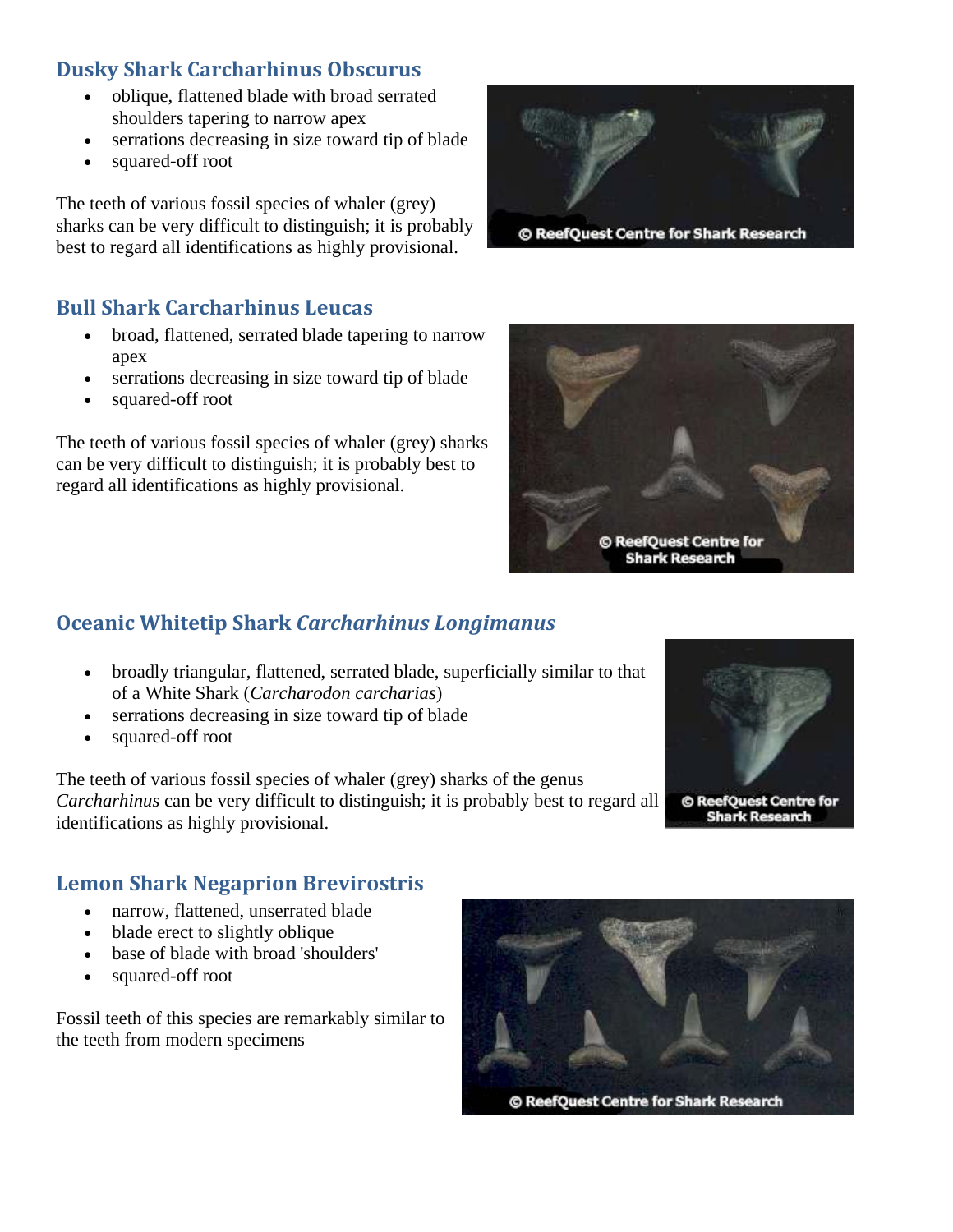# **Sixgill Shark Hexanchus Griseus**

- lower anterior teeth comb-like, each with an elongated base and multiple cusps
- bases of lower teeth thin and lacy
- upper teeth spike- or hook-like
- basses of upper teeth knob-like

Among the most fascinating of modern shark teeth; all hexanchiform sharks show pronounced sexual dimorphism in the anterior lower teeth, with mature males having an initial cusp much higher than subsequent ones.



© ReefQuest Centre for Shark Research

# **Sandtiger Shark Carcharias Taurus**

- long, slender, smooth-edged blade
- small, secondary cusplet on either side of main blade
- strongly bilobed root
- large lingual protruberance (bulge) and nutrient groove at center of root

Specimens from southeastern Australia have consistently stouter dentition, leading to speculation that the Aussie Grey Nurse Shark is a distinct species or sub-species.



## **White Shark Carcharodon Carcharias**

- broadly triangular, flattened, coarsely serrated blades
- serrae are irregular in size and spacing, a feature which helps distinguish teeth of this species from triangular and serrated toothed whaler sharks, such as the Oceanic Whitetip (*Carcharhinus longimanus*)
- narrow scar separating blade from root
- strongly bilobed root, especially in anterior lower teeth

The most famous of all shark teeth, those from a large White Shark can command significant prices — a fact which renders this relatively uncommon species a target for trophy hunters.

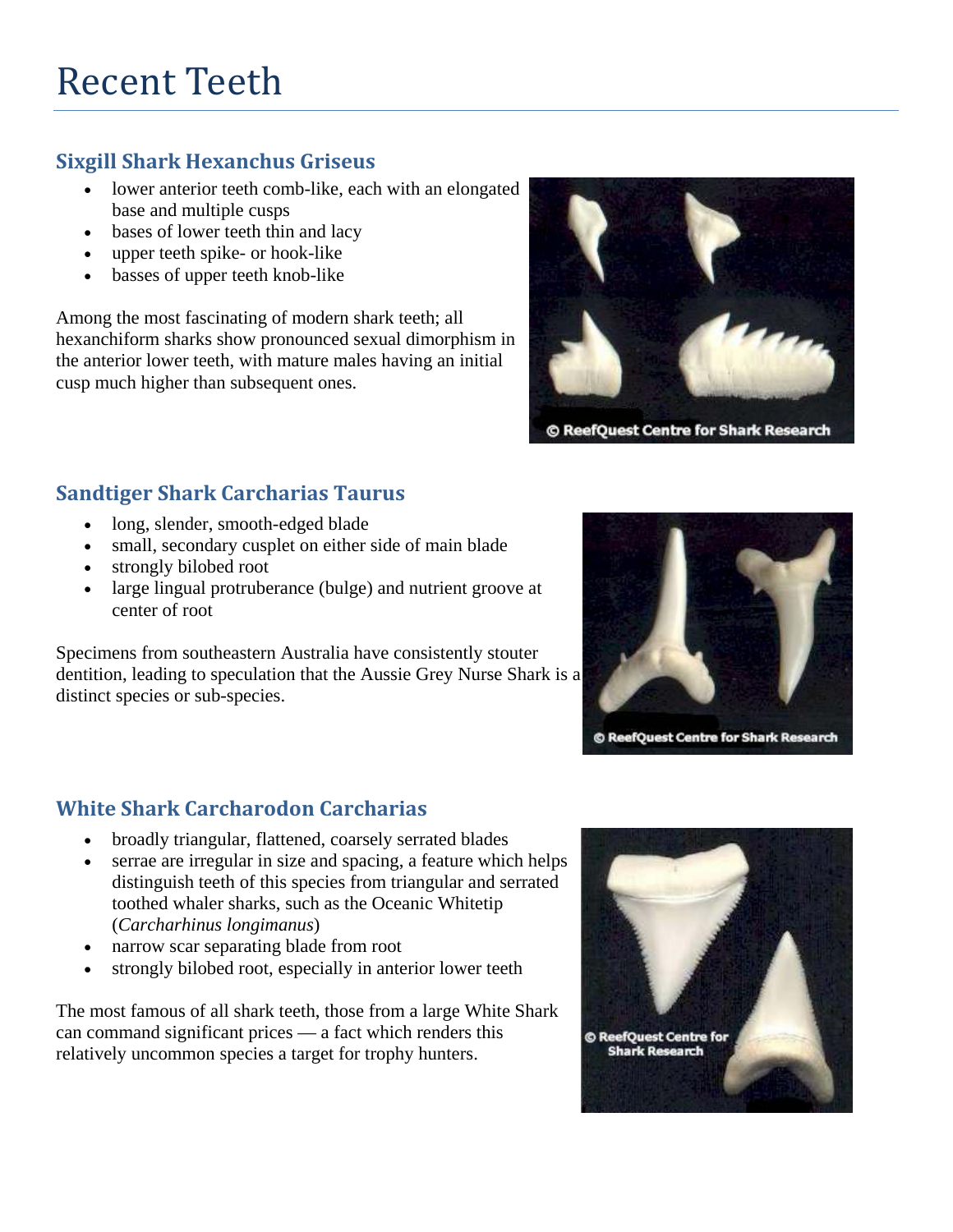## **Shortfin Mako Isurus Oxyrinchus**

- anterior upper teeth slender, knife-like and unsaerrated
- anterior lower teeth slender, recurved, and unserrated
- narrow scar separating blade from root
- strongly bilobed root, especially in anterior lower teeth

Teeth of this species were once used as currency by New Zealand Moaris; the Shortfin Mao is considered the premiere gamefish among sharks.



© ReefQuest Centre for Shark Research

#### **Tiger Sharks Galeocerdo Cuvier**

- deeply-notched, flattened blade with strong serrations at shoulders of blade, especially on inner margin
- main cusp smoothly curved
- blade height about equal to root breadth
- teeth alike in both jaws

One of the most beautifully-shaped of shark teeth; combines powerful puncturing capability (afforded by the deep primary notch) and



efficient ripping (afforded by the large serrae on inner shoulder) — "can opener" dentition is ideally suited to tearing through the tough carapace of sea turtles.

#### **Bull Shark Carcharhinus Leucas**

- broad, flattened, serrated blade tapering to narrow apex
- serrations decreasing in size toward tip of blade
- squared-off root

The teeth of various species of whaler (grey) sharks can be very difficult to distinguish; it is probably best to regard all identifications as highly provisional.



© ReefQuest Centre for Shark Research